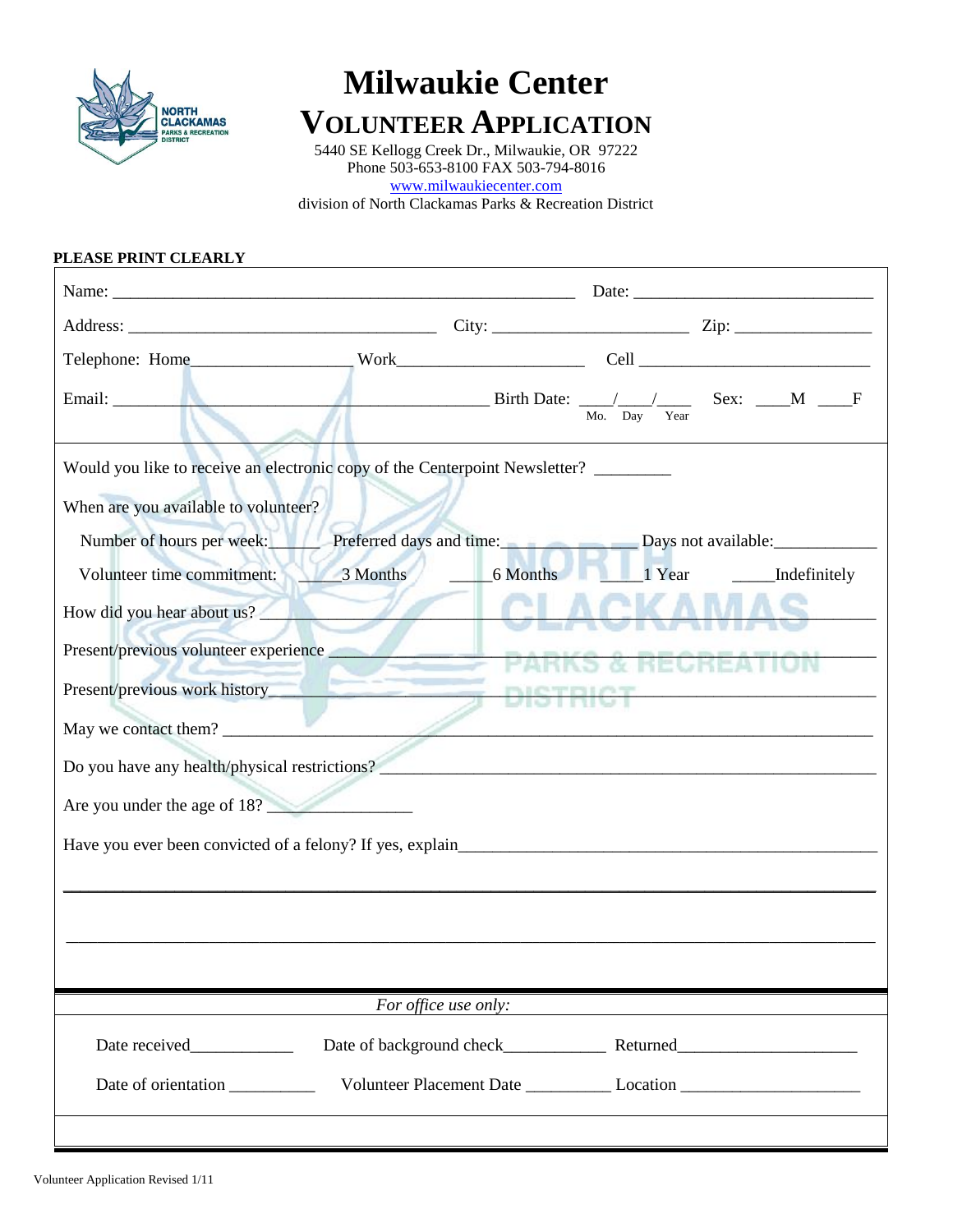| <b>AREAS OF INTEREST</b>                                                                                                                                                                                                             |                                                                                                                                                                                                                  |                                                                                                                                                                                                                                                                                                           |  |  |
|--------------------------------------------------------------------------------------------------------------------------------------------------------------------------------------------------------------------------------------|------------------------------------------------------------------------------------------------------------------------------------------------------------------------------------------------------------------|-----------------------------------------------------------------------------------------------------------------------------------------------------------------------------------------------------------------------------------------------------------------------------------------------------------|--|--|
| <b>CLERICAL AND BUSINESS</b>                                                                                                                                                                                                         | <b>ADMINISTRATION</b>                                                                                                                                                                                            | <b>SPECIAL INTEREST OR SKILLS</b>                                                                                                                                                                                                                                                                         |  |  |
| Receptionist<br>Clerical/Phone/Filing<br>Computer/Data entry<br>Tax Preparation - seasonal<br>Legal/Financial<br><b>RECREATION</b><br><b>Travel Desk Assistant</b><br>Photography<br><b>Recreation Assistant</b>                     | Committee member<br>Board member<br>Fund-raising<br><b>Business contacts</b><br><b>HEALTH AND MEDICAL</b><br>Support group facilitator<br>Respite program aides<br>RN (current license)<br>LPN (current license) | Arts and crafts<br>Music vocal/Instrument<br><b>Bulletin Board Designer</b><br>Quilt Show Volunteers - March<br>Librarian<br><b>Bottle Recycler</b><br><b>AniMeals Delivery Driver</b><br><b>Bread Pick Up</b>                                                                                            |  |  |
| <b>FRIENDS OF THE MILWAUKIE</b>                                                                                                                                                                                                      | <b>MAINTENANCE</b>                                                                                                                                                                                               | <b>NUTRITION &amp; TRANSPORTATION</b>                                                                                                                                                                                                                                                                     |  |  |
| <b>CENTER</b><br><b>Special Events</b><br>Bingo – Thurs 5:30 pm – 9:30 pm<br><b>Board Members</b><br>Quilters – Thurs $9 - 11:30$ am<br><b>Rose Guardians</b><br><b>Gift Shop Sales</b><br>Data Entry<br><b>Greeting Card Writer</b> | <b>General Help</b><br><b>Wood Cutting</b><br><b>Wood Stacking</b><br><b>Wood Delivery</b><br><b>Bus Washer</b><br>Painter<br><b>Pressure Washing</b>                                                            | Food server 10 am - 1 pm<br>Pete's Café 8:30 am - 1pm<br>Meals on Wheels driver<br>Food Packer AM $8 - 11:30$ am<br>Food Packer PM $1 - 2:30$ pm<br>Bread Sales 9:30 am - 12:30 pm<br><b>Dining Room Front Desk</b><br>Dishwasher<br>Money Counter $12:45 - 1:30$ pm<br><b>Grocery Shopping Assistant</b> |  |  |

All information on this application is true to the best of my knowledge. I understand that if I use my personal automobile to and from my volunteer assignment that I will agree to keep in effect automobile liability insurance equal to or greater than the minimum required by the state of Oregon. I understand that all information used in my volunteer role is confidential and I will respect that confidentiality. I release, indemnify and hold harmless the Milwaukie Center and North Clackamas Parks and Recreation District, its officers, agents and employees from any and all claims, actions and demands that may arise from my actions as a volunteer.

| Signed: |  |
|---------|--|
|         |  |

| Date:<br>$19$ ned |        |  |
|-------------------|--------|--|
|                   | $\sim$ |  |
|                   |        |  |

 **If applicant is a minor, parent or guardian must sign and agree to the above statement and sign below**.

 $\overline{\phantom{a}}$ 

Signed: \_\_\_\_\_\_\_\_\_\_\_\_\_\_\_\_\_\_\_\_\_\_\_\_\_\_\_\_\_\_\_\_\_\_\_\_\_\_\_\_\_\_\_\_\_\_\_\_\_\_\_\_\_\_ Date: \_\_\_\_\_\_\_\_\_\_\_\_\_\_\_\_\_\_\_\_\_\_\_\_

#### **RETURN THIS APPLICATION TO:** Milwaukie Center

 **5440 SE Kellogg Creek Dr. Milwaukie, OR 97222**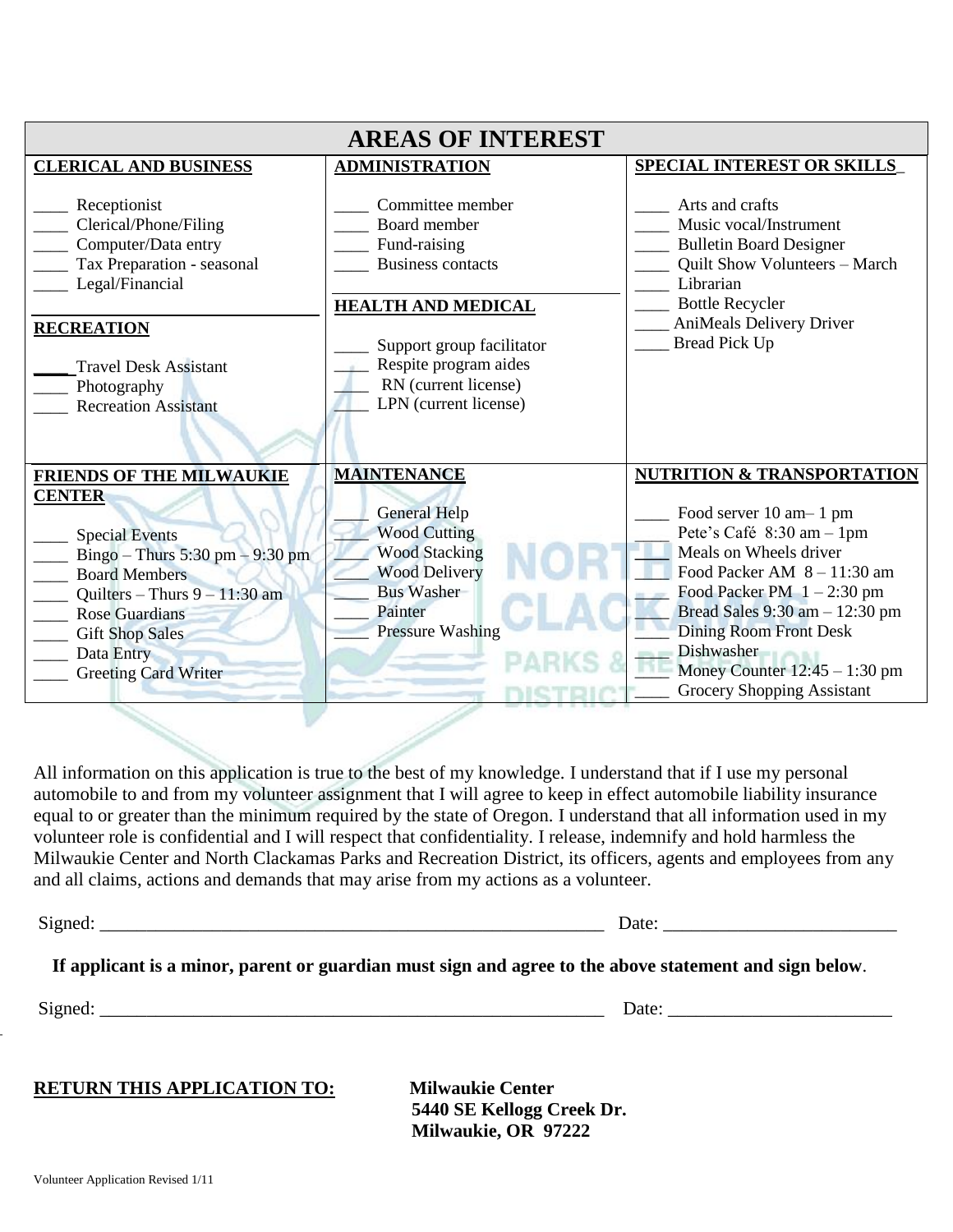

#### **ADULT CONSENT Milwaukie Center division of North Clackamas Parks and Recreation District PARTICIPATION AND RELEASE FORM**

I, \_\_\_\_\_\_\_\_\_\_\_\_\_\_\_\_\_\_\_\_\_\_\_\_\_\_\_\_\_, execute this release on my own behalf, and I am a competent adult. In consideration of being allowed to participate in volunteer activities at the Milwaukie Center. I hereby release the Milwaukie Center and Clackamas County/NCPRD from any and all claims for damages, injuries or sickness, which may result either directly or indirectly from those activities. I am aware that potentially dangerous conditions exist, including but not limited to slippery pavement, fallen debris, hot food and other materials. I have satisfied myself that the risk of harm from participating in these activities is acceptable. I have also satisfied myself that I am physically able to undertake and complete this activity. I understand and acknowledge that the Milwaukie Center and Clackamas County/ NCPRD is not responsible for any injuries, damages or sickness that may result from my participation in these activities, and I understand that I would not be allowed to participate in the activities if I did not execute this consent and release.

| Name: $\_\_$           |                                                            |
|------------------------|------------------------------------------------------------|
| <b>Street Address:</b> | CLACKAMAS                                                  |
| E-mail:<br>Zip Code:   | <b>PARKS &amp; RECREATION</b>                              |
| Phone:                 | $\sigma$ district<br>Cell Phone:                           |
| Emergency Contact:     |                                                            |
| Relationship: ________ | dated this $\_\_\_\_\$ day of $\_\_\_\_\$ , 20 $\_\_\_\$ . |
| $Sigma$ :              |                                                            |
|                        |                                                            |

#### SPECIAL CIRCUMSTANCES

*(If applicable)*

Use of power tools:

*Type of Tool Owner Safety Knowledge*